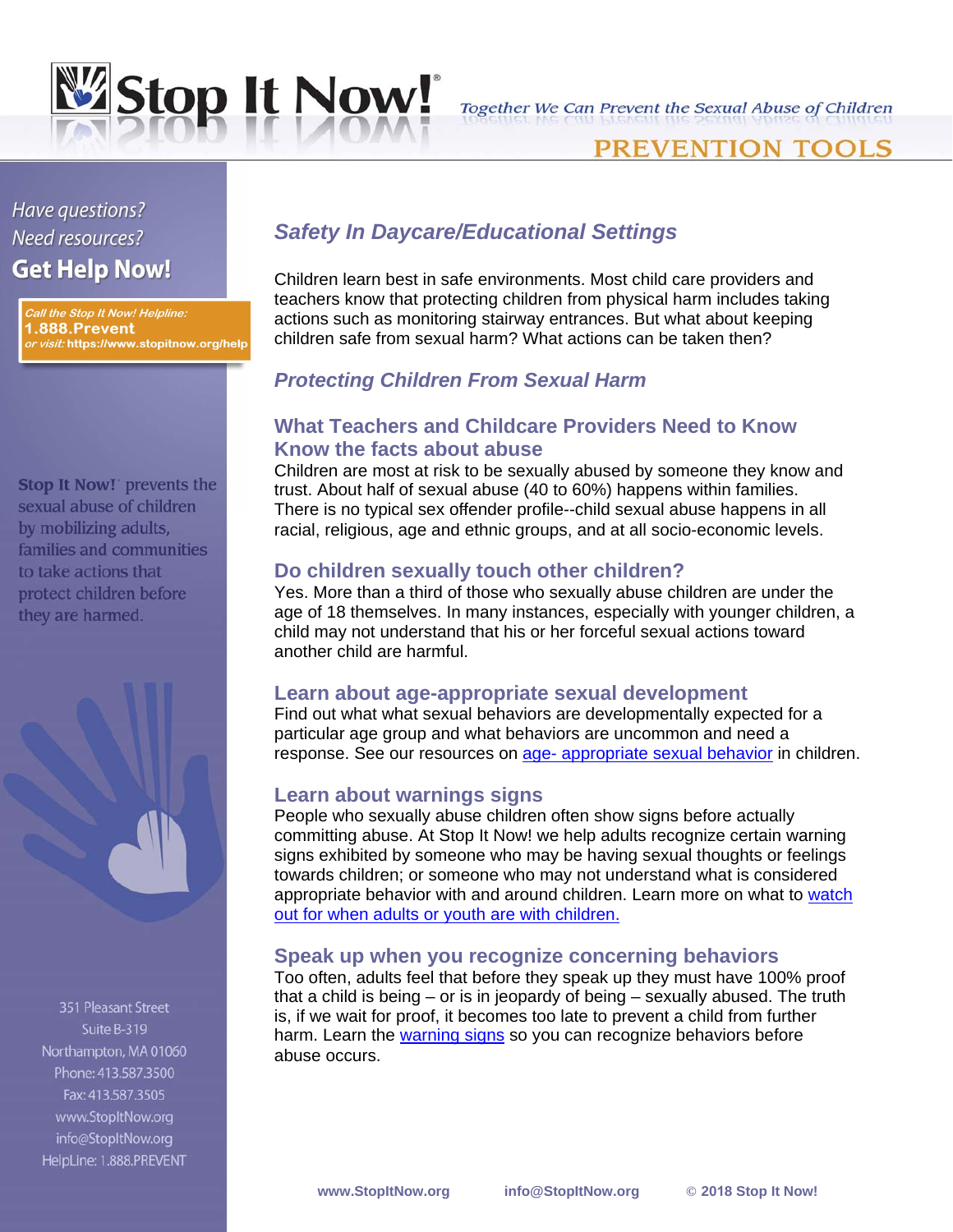

### PREVENTION

#### **Learn about Reporting**

Teachers and child care providers are mandated to report their concerns about sexual abuse. While it is important to know your employer's policies about filing claims, in many states you are required to report concerns regardless of employer policy.

Reporting sexual abuse can mean both the person who behaved inappropriately and the child who may have been harmed get the help they need. Sometimes adults don't report their concerns about someone's inappropriate or illegal behavior towards a child, because they don't want to hurt them by reporting their concerns to authorities. Too often, this decision leaves other children vulnerable and can feel like the adult is choosing the person who hurt the child over the child who was hurt.

There is more to filing a report than just the filing. Sometimes when adults report their concerns about child sexual abuse to authorities, no action will be taken. This doesn't mean your concerns weren't valid, nor does it mean that a child hasn't been harmed.

#### **What if this is my colleague?**

Criminal background checks can give a false sense of security. While profiling is an important tool, the difficult truth is that the vast majority (88%) of sexual abuse goes unreported. This means that 9 times out of 10, a person who sexually abused a child will have no criminal record at all -- even though they may have abused in the past.

#### *Preventing Sexual Abuse: What Teachers and Child Care Providers Can Do*

#### **1. Create policies that reduce risk**

Create policies and practices that reduce the risk of harming children. Don't wait for a child to be harmed; create a prevention policy for your school or child care program or urge your leadership to do so. For example, it's good practice for schools and child care settings to prohibit one-on-one contact between an adult and a child by instituting a Two Adult Rule. It's good practice, too, to prohibit meetings with children when others can't see or hear the interaction. Similarly, all touching between an adult and a child should take place within sight and hearing of others.

#### **2. Create rules that protect caregivers**

In-home child care providers face additional risks, particularly when other household members are in the home with childcare children. For the safety of your childcare business and your family, create clear rules about family and other household members interacting with children. These rules will reduce the risk of accusations of inappropriate sexual contact with children. Do not allow other household members to change diapers or be alone with a child.

#### **3. Encourage adults to take responsibility**

Don't rely on children to keep themselves safe. Child safety education can be an important tool, but it is not enough to keep children safe from sexual abuse. But, children are often reluctant to speak up against someone they love who might abuse them. Read more about [what you can do to keep children](http://www.stopitnow.org/dont_wait_everyday_prevention)  [safe.](http://www.stopitnow.org/dont_wait_everyday_prevention)